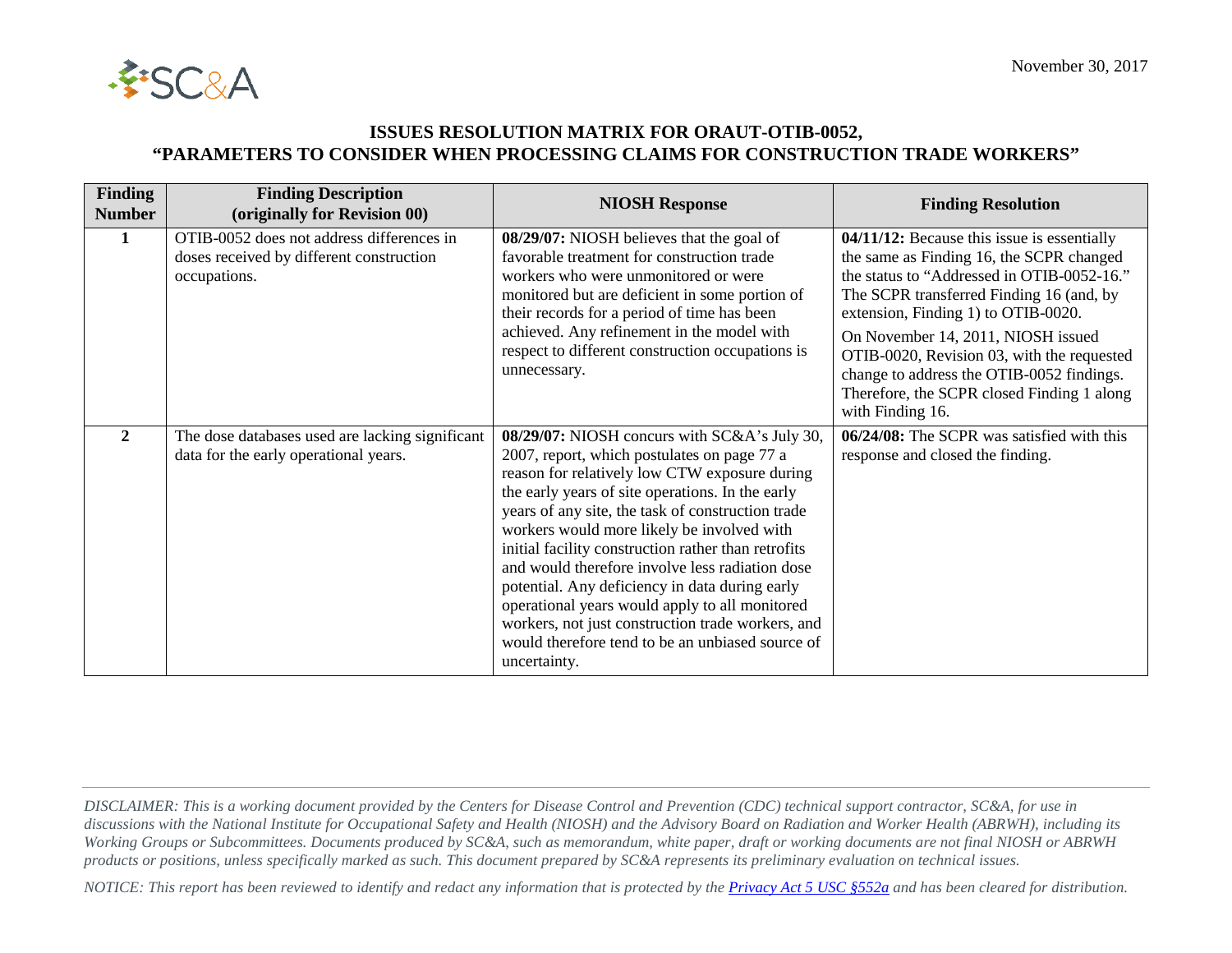| Finding<br><b>Number</b> | <b>Finding Description</b><br>(originally for Revision 00)                                                                     | <b>NIOSH Response</b>                                                                                                                                                                                                                                                                                                                                                                                                                                                                                                                                                                                                                                                                       | <b>Finding Resolution</b>                                                                                |
|--------------------------|--------------------------------------------------------------------------------------------------------------------------------|---------------------------------------------------------------------------------------------------------------------------------------------------------------------------------------------------------------------------------------------------------------------------------------------------------------------------------------------------------------------------------------------------------------------------------------------------------------------------------------------------------------------------------------------------------------------------------------------------------------------------------------------------------------------------------------------|----------------------------------------------------------------------------------------------------------|
| 3                        | The dose databases do not always identify who<br>were CTWs, and for CTWs, what were their<br>occupations.                      | 08/29/07: The dose databases constitute the best<br>available source of information for a large<br>population (more than 179,000 bioassay values<br>and 216,000 external dose data values for CTWs<br>were included in the analysis). The criteria used<br>to identify CTWs were either set at the time the<br>record was created by site personnel or were<br>identified in the OTIB in a description of the<br>database query.                                                                                                                                                                                                                                                            | 06/24/08: SC&A and the SCPR agree with<br>the NIOSH response, and the SCPR closed<br>the finding.        |
| $\overline{\mathbf{4}}$  | NIOSH did not make modifications to the<br>internal dose calculation methodology as they<br>indicated to CPWR that they would. | 08/29/07: When NIOSH attempted to make the<br>CPWR agreed-upon modifications (i.e., increase<br>the GSD), the result was "implausibly large<br>values." At that point, NIOSH decided to use<br>existing internal dosimetry bioassay data, which<br>also eliminated issues about breathing rates,<br>oronasal breathing, number of hours worked per<br>week, etc. NIOSH determined that a better<br>course of action was available based on actual<br>CTW bioassay data rather than assumed intakes<br>based on air concentration. NIOSH believes that<br>the resulting method provides a more site-<br>specific-based approach to dose reconstruction<br>that is favorable to the claimant. | 06/24/08: SC&A and the SCPR were<br>satisfied with NIOSH's response, and the<br>SCPR closed the finding. |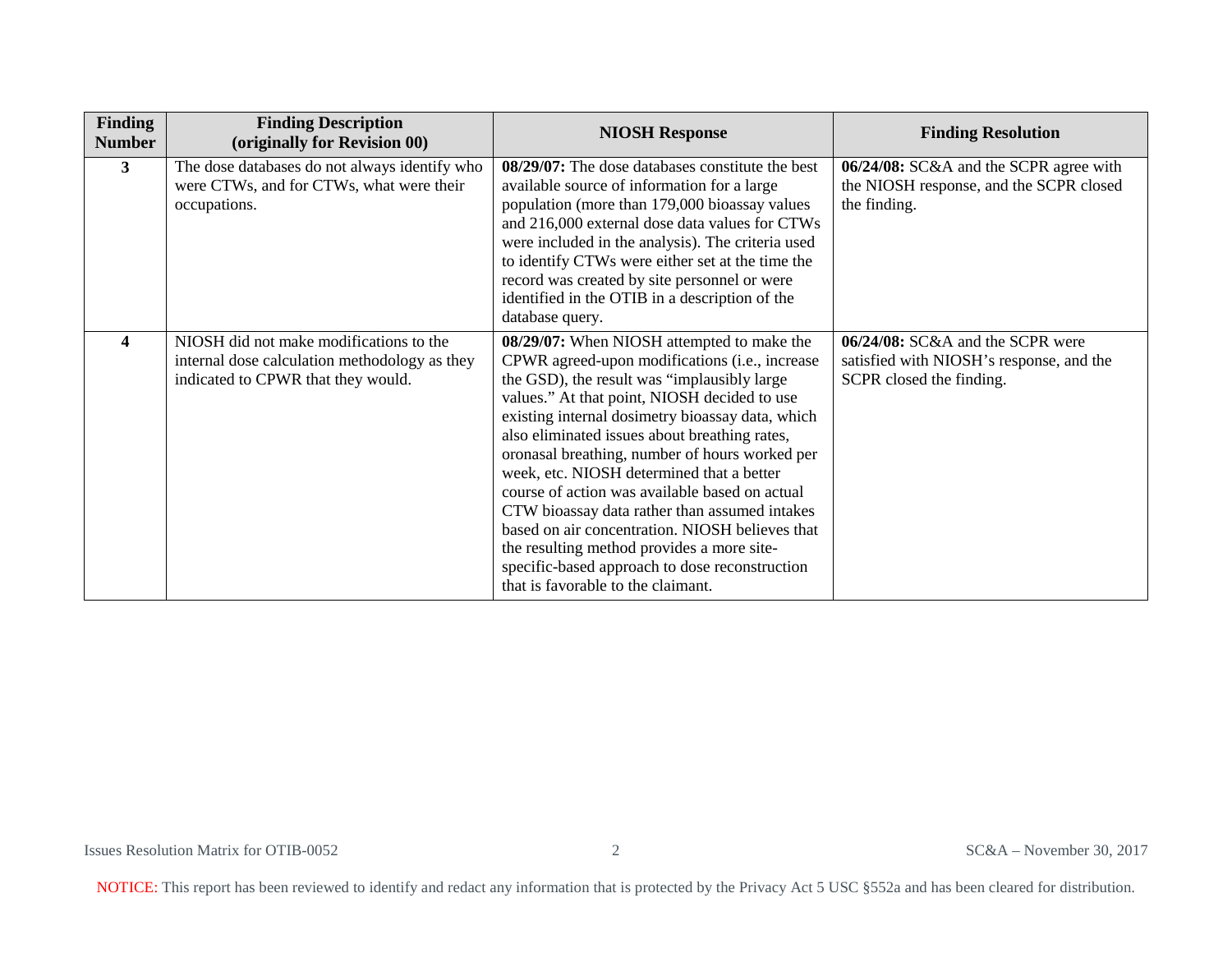| Finding<br><b>Number</b> | <b>Finding Description</b><br>(originally for Revision 00)                                                                                                                                                                                                                                                                                                                                                                                                                                                                                                                                                                                                                                                          | <b>NIOSH Response</b>                                                                                                                                                                                                                                                                                                                                                                                                                                                                                                                                                                                                                                                                                         | <b>Finding Resolution</b>                                                                                                                              |
|--------------------------|---------------------------------------------------------------------------------------------------------------------------------------------------------------------------------------------------------------------------------------------------------------------------------------------------------------------------------------------------------------------------------------------------------------------------------------------------------------------------------------------------------------------------------------------------------------------------------------------------------------------------------------------------------------------------------------------------------------------|---------------------------------------------------------------------------------------------------------------------------------------------------------------------------------------------------------------------------------------------------------------------------------------------------------------------------------------------------------------------------------------------------------------------------------------------------------------------------------------------------------------------------------------------------------------------------------------------------------------------------------------------------------------------------------------------------------------|--------------------------------------------------------------------------------------------------------------------------------------------------------|
| 5                        | Plutonium and/or uranium were used to<br>compare internal CTW to all monitored<br>workers (AMW) doses. What about other<br>radionuclides?<br><b>SC&amp;A Follow-up:</b> It is not whether a<br>comparison between groups for less prominent<br>radionuclides is "feasible," but whether such a<br>comparison in "necessary." For example, do<br>the plutonium/uranium doses always dominate<br>the AMW doses, or do other radionuclides<br>sometimes dominate? Also, do the AMW<br>doses from other radionuclides "follow" the<br>plutonium/uranium doses in any predictable<br>fashion? When AMW have bioassay data for<br>other radionuclides, why were these data<br>collected? Was there any systematic reason? | 08/29/07: The underlying assumption for<br>internal dose comparison is that the internal dose<br>hazard for a site is closely tied to the<br>radionuclide being handled in greatest quantity<br>at the site. The vast majority of bioassay data in<br>the DOE complex are for plutonium and<br>uranium. Data on other radionuclides are limited<br>in timeframe and number of results.<br>Consequently, meaningful comparisons between<br>the groups for less prominent radionuclides were<br>not judged to be feasible.<br>NIOSH Follow-up: NIOSH added Section 3.1,<br>"Limits and Exceptions," which refers<br>OTIB-0052 users to the site TBD for information<br>on intakes of less common radionuclides. | 07/14/11: Based on the change made by<br>NIOSH in Revision 01 regarding this issue<br>and SC&A's concurrence, the Subcommittee<br>closed this finding. |
| 6                        | OTIB-0052 does not address how to determine<br>CTW doses at sites that do not have a<br>coworker model.                                                                                                                                                                                                                                                                                                                                                                                                                                                                                                                                                                                                             | 08/29/07: For sites lacking coworker studies, the<br>dose for unmonitored CTWs is reconstructed in<br>the same way as for other unmonitored workers<br>with a potential for exposure or intakes (see<br>Section 8.1 in OTIB-0052). The site TBD<br>provides direction on how to assign external and<br>internal doses, and then the appropriate<br>adjustment factor defined in OTIB-0052 is<br>applied.                                                                                                                                                                                                                                                                                                      | 06/24/08: SC&A agreed with NIOSH's<br>response, and the SCPR closed this finding.                                                                      |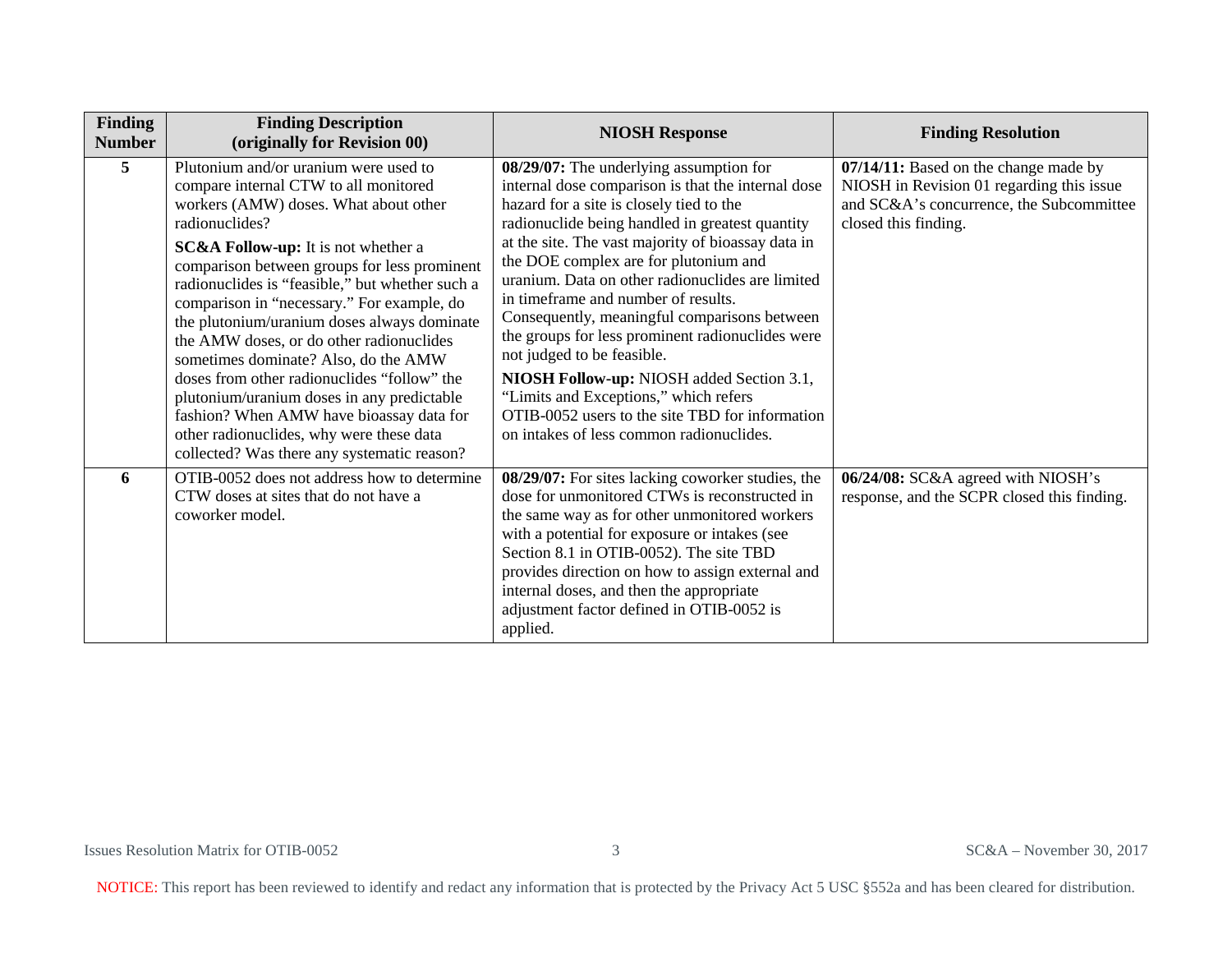| Finding<br><b>Number</b> | <b>Finding Description</b><br>(originally for Revision 00)                                                                               | <b>NIOSH Response</b>                                                                                                                                                                                                                                                                                                                                                                                                                                                                                                                                                                                                                                                            | <b>Finding Resolution</b>                                                                                                                              |
|--------------------------|------------------------------------------------------------------------------------------------------------------------------------------|----------------------------------------------------------------------------------------------------------------------------------------------------------------------------------------------------------------------------------------------------------------------------------------------------------------------------------------------------------------------------------------------------------------------------------------------------------------------------------------------------------------------------------------------------------------------------------------------------------------------------------------------------------------------------------|--------------------------------------------------------------------------------------------------------------------------------------------------------|
| $\overline{7}$           | OTIB-0052 does not address how to determine<br>neutron CTW doses.                                                                        | 08/29/07: External doses were not intentionally<br>differentiated according to gamma or neutron<br>doses, so no inherent bias in reconstruction of<br>neutron dose is likely. Note that neutron dose is<br>normally associated with access to special<br>nuclear materials, which requires a security<br>clearance or security escort. Workers with<br>security clearances were known and likely to be<br>monitored. Consequently, it is reasonable to<br>assume that the neutron dose would be higher in<br>the group of all monitored workers than in the<br>somewhat more transient CTW group.                                                                                | 06/24/08: SC&A and the SCPR agreed with<br>NIOSH's response, and the SCPR closed this<br>finding.                                                      |
| 8                        | All SRS external doses are from the HPAREH.<br>There needs to be an evaluation of other dose<br>databases, e.g., Fayerweather, SRS-ABST. | 08/29/07: No additional value is gained in this<br>case by expending resources to study the<br>contents of other, less complete, databases.<br>Quoting from the SC&A report dated July 30,<br>2007, page 33, "Based on this analysis, there is<br>no reason to believe that including the<br>Fayerweather database in the ORAUT-OTIB-<br>0052 analysis would change the results of that<br>study for the SRS or for the ratio of 1.4 to be<br>applied to external coworker models. The<br>limitations of the above comparison should be<br>kept in mind, particularly the fact that 22% of<br>the data presented in Fayerweather lack<br>exposure and/or dosimetry information." | 08/21/08: SC&A and the SCPR agreed with<br>NIOSH's response, and the SCPR closed this<br>finding.                                                      |
| 9                        | Evaluation is based on DOE annual exposure<br>report. Needs to address the Master Update<br>Dump (MUD) dose database for INL.            | 08/29/07: The MUD database covers the time<br>period prior to 1986. The data in the Annual<br>Reports are equivalent (because the Annual<br>Report was created from the MUD data) for the<br>overlapping time periods. However, NIOSH<br>agreed to modify the OTIB to explain why it did<br>not use the MUD dose database.                                                                                                                                                                                                                                                                                                                                                       | 07/14/11: Based on the change made by<br>NIOSH in Revision 01 regarding this issue<br>and SC&A's concurrence, the Subcommittee<br>closed this finding. |

Issues Resolution Matrix for OTIB-0052 4 SC&A – November 30, 2017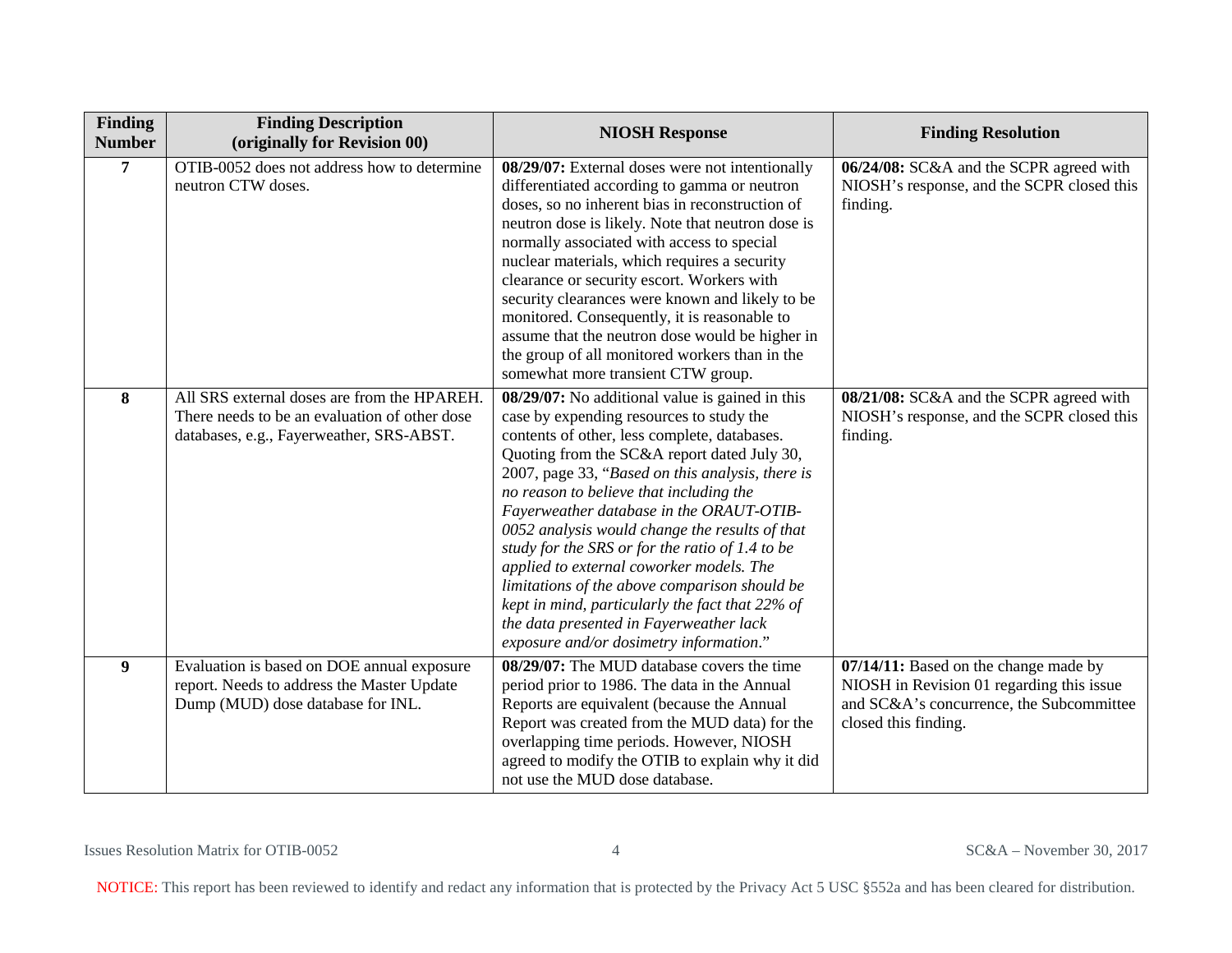| Finding<br><b>Number</b> | <b>Finding Description</b><br>(originally for Revision 00)                                                                                                                                                                                                                                                                                                                                                                                                                                                                                                                                                                                                                                                                                                                                                                                                                                                                                                                                                                        | <b>NIOSH Response</b>                                                                                                                                                                                                                                                                                                                                                                                                                                                                                                                                                                                                                                                                                                                                                                                                                               | <b>Finding Resolution</b>                                                                                                                              |
|--------------------------|-----------------------------------------------------------------------------------------------------------------------------------------------------------------------------------------------------------------------------------------------------------------------------------------------------------------------------------------------------------------------------------------------------------------------------------------------------------------------------------------------------------------------------------------------------------------------------------------------------------------------------------------------------------------------------------------------------------------------------------------------------------------------------------------------------------------------------------------------------------------------------------------------------------------------------------------------------------------------------------------------------------------------------------|-----------------------------------------------------------------------------------------------------------------------------------------------------------------------------------------------------------------------------------------------------------------------------------------------------------------------------------------------------------------------------------------------------------------------------------------------------------------------------------------------------------------------------------------------------------------------------------------------------------------------------------------------------------------------------------------------------------------------------------------------------------------------------------------------------------------------------------------------------|--------------------------------------------------------------------------------------------------------------------------------------------------------|
| 10                       | For post-1974, the ratio of penetrating doses<br>experienced by CTWs to other workers in<br>OTIB-0052 does not agree with the INL<br>epidemiologic study (NIOSH 2005), which<br>indicates a correction factor closer to 2, and<br>perhaps greater for some job types.<br>SC&A Follow-up: NIOSH 2005, Table 2-7,<br>indicates 30,604 construction workers out of a<br>total worker population of 112,304, or 27%<br>construction workers. Also, NIOSH 2005,<br>Figure 3-12 (reproduced as Figure 3.14-1 of<br>the SC&A review of OTIB-0052,<br>Revision 00), indicates that the number of<br>unmonitored construction workers compared to<br>monitored non-construction workers is larger<br>prior to 1960, about the same from 1960 to<br>1964, and less after 1964. SC&A does not see<br>the basis for the statement " <i>the CTW</i><br>population is effectively all radiation<br>workers," would like to see more information<br>on this subject from NIOSH, and recommends<br>keeping the status of the issue "In Progress." | 08/29/07: The two worker populations are not<br>equivalent in that the CTW population is<br>effectively all radiation workers, while the "other<br>workers" population includes administrative<br>workers and engineers who are not radiation<br>workers and tend to dilute the average exposure<br>for "other workers," which would artificially<br>raise the correction factor. The unmonitored<br>CTW at INL would not have worked in a<br>radiation area, so assigning the CTW a dose<br>equal to 1.4 times the non-CTW dose would be<br>very claimant favorable.<br>06/24/08 NIOSH Follow-up: NIOSH added a<br>new paragraph to Section 5.13 that explains that<br>the NIOSH 2005 data were not used because the<br>service workers are grouped with CTWs, a<br>practice that is inconsistent with the definition of<br>CTW used in OTIB-0052. | 07/14/11: Based on the change made by<br>NIOSH in Revision 01 regarding this issue<br>and SC&A's concurrence, the Subcommittee<br>closed this finding. |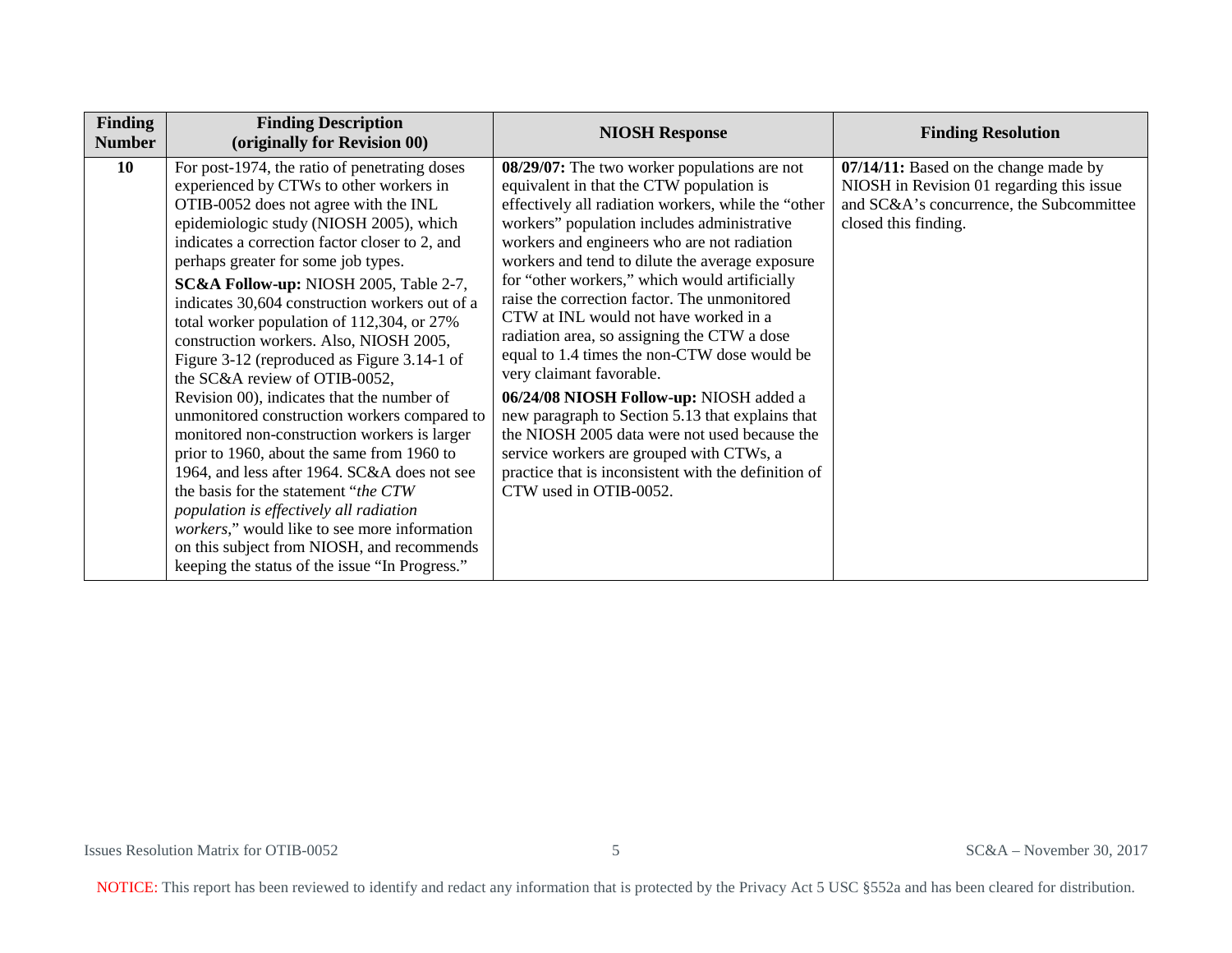| Finding<br><b>Number</b> | <b>Finding Description</b><br>(originally for Revision 00)                                                                                                                                                                                                                                                                                                                                                                                                                                                                                                                        | <b>NIOSH Response</b>                                                                                                                                                                                                                                                                                                                                                                                                                                                                                                                                                                                                                                                                                                                                                                                          | <b>Finding Resolution</b>                                                                                                                              |
|--------------------------|-----------------------------------------------------------------------------------------------------------------------------------------------------------------------------------------------------------------------------------------------------------------------------------------------------------------------------------------------------------------------------------------------------------------------------------------------------------------------------------------------------------------------------------------------------------------------------------|----------------------------------------------------------------------------------------------------------------------------------------------------------------------------------------------------------------------------------------------------------------------------------------------------------------------------------------------------------------------------------------------------------------------------------------------------------------------------------------------------------------------------------------------------------------------------------------------------------------------------------------------------------------------------------------------------------------------------------------------------------------------------------------------------------------|--------------------------------------------------------------------------------------------------------------------------------------------------------|
| 11                       | The claimant favorability of the OTIB-0052<br>approach for INL early period internal dose (to<br>1965) cannot be determined.<br>SC&A Follow-up: OTIB-0052, Section 5.14,<br>states: "Data for internal exposures for<br>workers at the INL was not available." Also,<br>NIOSH 2005 states: "Until about 1965<br>construction and service workers had<br>relatively higher percentages of internal dose<br>than non-construction/non-service workers."<br>Both of these statements lead SC&A to believe<br>that the INL pre-1965 internal dose is not well<br>known or documented. | 08/29/07: Internal exposures are well known and<br>documented.<br>06/24/08 NIOSH Follow-up: NIOSH modified<br>the second paragraph of Section 5.14 to address<br>SC&A's concern and provide clarity to the dose<br>reconstructors. NIOSH explained that the reason<br>pipefitters at SRS received higher doses during<br>the 1960s was the major modifications taking<br>place in the F and H Canyons. Since these are<br>classified areas, all workers would have been<br>monitored, and any unmonitored CTWs (the<br>subjects of OTIB-0052) would have received<br>lower exposures.                                                                                                                                                                                                                          | 07/14/11: Based on the change made by<br>NIOSH in Revision 01 regarding this issue<br>and SC&A's concurrence, the Subcommittee<br>closed this finding. |
| 12                       | The Radiological Exposure (REX) dose<br>database was not used. NIOSH needs to<br>compare results based on the REX database to<br>those given in OTIB-0052.                                                                                                                                                                                                                                                                                                                                                                                                                        | 08/29/07: The data used for the Hanford analysis<br>were extracted by the site expert from the REX<br>database and provided to the OTIB-0052 team as<br>spreadsheet files. The text of OTIB-0052 did not<br>communicate the identity of the source database.<br>Any subsequent revision will correct this<br>oversight. In summary, NIOSH believes that the<br>analysis of Hanford penetrating dose presented<br>in OTIB-0052 is valid and need not be<br>reevaluated.<br>06/24/08 NIOSH Follow-up: NIOSH added the<br>following statement to Section 6 of OTIB-0054:<br>"Electronic access to the REX database was not<br>available when this bulletin was drafted.<br>However the data in REMS was derived from the<br>data in REX and is judged to adequately<br>represent the ratio of CTW and AMW doses." | 11/25/14: Based on the change made by<br>NIOSH in Revision 01 regarding this issue<br>and SC&A's concurrence, the Subcommittee<br>closed this finding. |

Issues Resolution Matrix for OTIB-0052 6 SC&A – November 30, 2017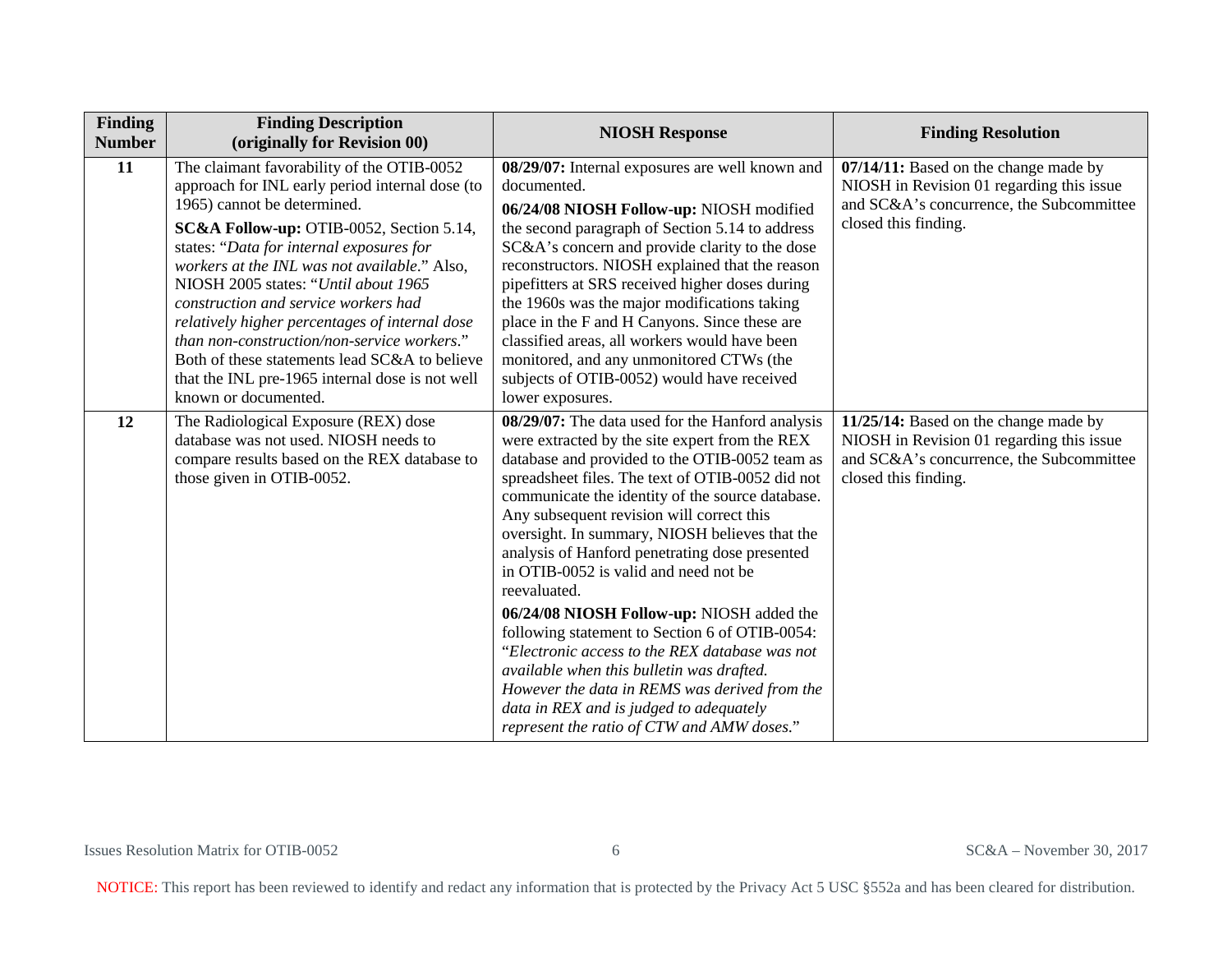| <b>Finding</b><br><b>Number</b> | <b>Finding Description</b><br>(originally for Revision 00)                                                                                                                                                                                                                                                                                                                                                                                                                                                                                                                                                                                                                                                                                                                                                                                                                                                 | <b>NIOSH Response</b>                                                                                                                                                                                                                                                                                                                                                                                                                                                                                                                                                                                                                                                                                                                                                                                                                                                                                                                                                                                                                                                                                        | <b>Finding Resolution</b>                                                        |
|---------------------------------|------------------------------------------------------------------------------------------------------------------------------------------------------------------------------------------------------------------------------------------------------------------------------------------------------------------------------------------------------------------------------------------------------------------------------------------------------------------------------------------------------------------------------------------------------------------------------------------------------------------------------------------------------------------------------------------------------------------------------------------------------------------------------------------------------------------------------------------------------------------------------------------------------------|--------------------------------------------------------------------------------------------------------------------------------------------------------------------------------------------------------------------------------------------------------------------------------------------------------------------------------------------------------------------------------------------------------------------------------------------------------------------------------------------------------------------------------------------------------------------------------------------------------------------------------------------------------------------------------------------------------------------------------------------------------------------------------------------------------------------------------------------------------------------------------------------------------------------------------------------------------------------------------------------------------------------------------------------------------------------------------------------------------------|----------------------------------------------------------------------------------|
| 13                              | The CTW doses need to be compared<br>consistently to either AMW or non-CTWs.<br>Currently different sections perform different<br>comparisons.<br>04/10/12 SC&A Follow-up: SC&A examined<br>the SRS HPAREH average penetrating data<br>(excluding zero measurements) from 1953 to<br>1999 and found that the ratio of (CTW to non-<br>CTW) and (CTW to AMW) ranged from<br>89.7% to 104.1%. When the ratio is greater<br>than 100%, the average CTW dose is greater<br>than the average non-CTW dose.<br>Likewise, SC&A examined the SRS HPAREH<br>90th percentile penetrating data (excluding<br>zero measurements) from 1953 to 1999 and<br>found that the ratio of (CTW to non-CTW) and<br>(CTW to AMW) ranged from 85.9% to<br>101.0%. When the ratio is greater than 100%,<br>the average CTW dose is greater than the<br>average non-CTW dose.<br>SC&A recommended changing the status to<br>closed. | 08/29/07: Methods differ in the details because<br>of data availability. Because CTW doses are<br>similar to or higher than AMW doses, the<br>calculated ratios, which are used to form an<br>adjustment factor, tend to be similar or higher<br>when non-CTW is used in the denominator<br>instead of AMW. The baseline method is to use<br>AMW in the denominator, but the ratio would<br>tend to be more favorable to the CTW<br>population when non-CTW data are used in the<br>denominator.<br>12/19/11 NIOSH Follow-up: Regardless of<br>comparison method, the outcome would be<br>favorable to CTWs because the correction is<br>typically applied to doses in a site-specific<br>coworker model that is based on data for all<br>monitored workers. When CTW are removed<br>from the comparison population, the ratio favors<br>the CTW if the CTW doses are in fact elevated.<br>In addition, the 20% threshold criteria for<br>adjustment falls inside the margin of uncertainty<br>$\approx$ 30%) for dosimetry programs during the film<br>era as well as modern programs covered by<br>DOELAP. | 04/11/12: The SCPR agreed with SC&A's<br>recommendation and closed this finding. |

Issues Resolution Matrix for OTIB-0052 7 SC&A – November 30, 2017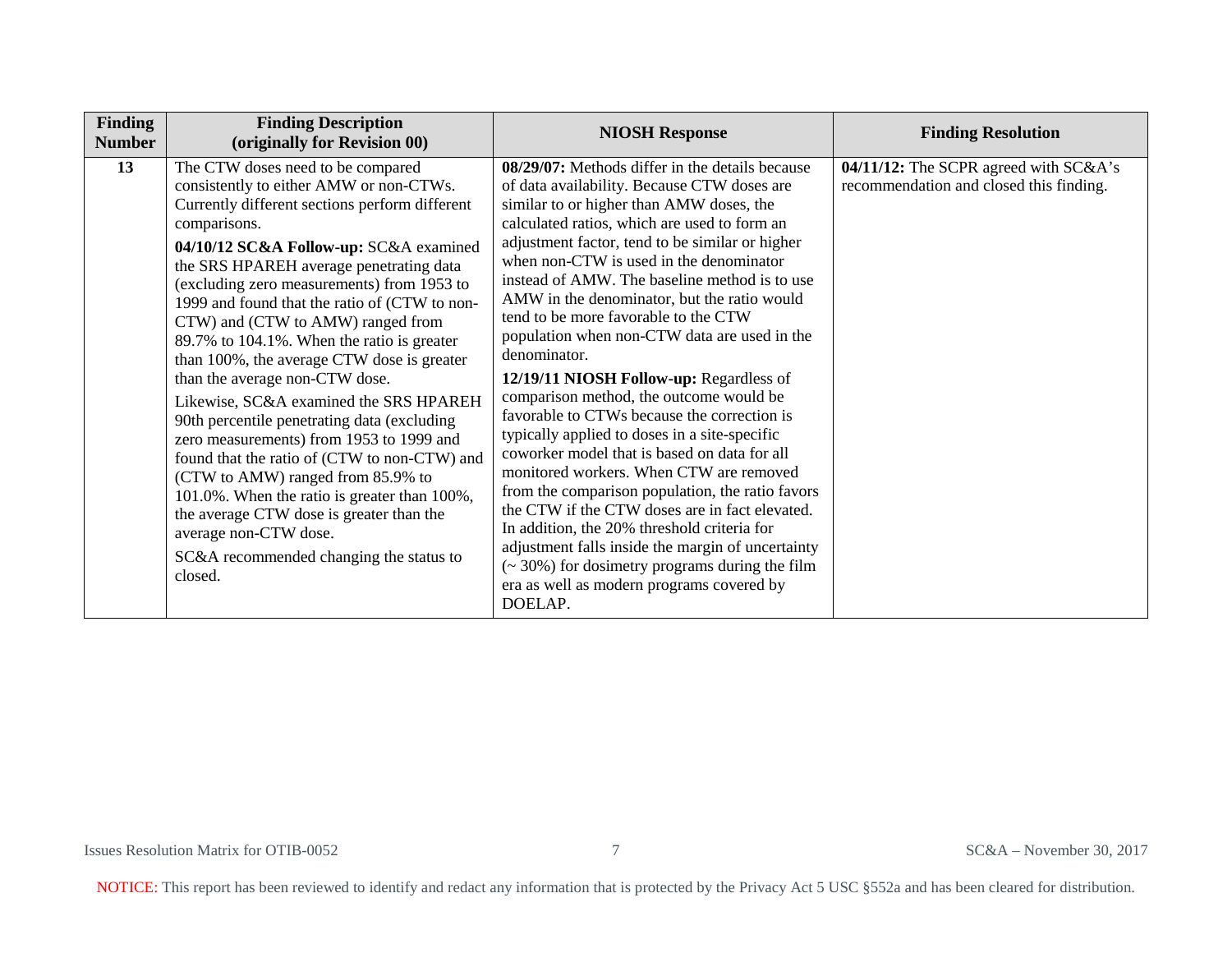| Finding<br><b>Number</b> | <b>Finding Description</b><br>(originally for Revision 00)                                                                        | <b>NIOSH Response</b>                                                                                                                                                                                                                                                                                                                                                                                                                                                                                                                                                                                                                                                                                                                                                                                                                                                                                                                                                                                                                                                                                                                                                                                                                                                                                                                                                                                                                                                                                                                                                               | <b>Finding Resolution</b>                                                                |
|--------------------------|-----------------------------------------------------------------------------------------------------------------------------------|-------------------------------------------------------------------------------------------------------------------------------------------------------------------------------------------------------------------------------------------------------------------------------------------------------------------------------------------------------------------------------------------------------------------------------------------------------------------------------------------------------------------------------------------------------------------------------------------------------------------------------------------------------------------------------------------------------------------------------------------------------------------------------------------------------------------------------------------------------------------------------------------------------------------------------------------------------------------------------------------------------------------------------------------------------------------------------------------------------------------------------------------------------------------------------------------------------------------------------------------------------------------------------------------------------------------------------------------------------------------------------------------------------------------------------------------------------------------------------------------------------------------------------------------------------------------------------------|------------------------------------------------------------------------------------------|
| 14                       | The handling of "missing dose" needs to be<br>consistent. Currently, some sections include<br>"missing dose" while others do not. | 08/29/07: The external dose data used in the<br>Rocky Flats analysis had been prepared for a<br>coworker study by others on the ORAU Team.<br>In the process, "missed dose" was added as<br>necessary to each record according to the normal<br>dose reconstruction practice, then the data were<br>reviewed and approved. For Rocky Flats, the<br>comparison of CTWs to the coworker population<br>used these data. For all other sites studied,<br>missed dose adjustments to the data were not<br>available. Regardless of how missed dose was<br>treated, the site-specific comparison between<br>CTWs and AMW was fair because missed dose<br>was handled consistently for both groups within<br>each site.<br>12/19/11 NIOSH Follow-up: NIOSH added the<br>following paragraph to Section 4.0:<br>The quality, usability, and accessibility of the data<br>varied, making a standardized comparison among<br>sites difficult. For example, some data are available<br>in a modern database as official records while others<br>are available only as summaries in centralized<br>compilations. Some data have rigorously<br>characterized parametric descriptions, while others<br>are described only by a mean value. At some sites, the<br>AMW group includes the CTWs and at others it does<br>not. Some site comparisons are made using data that<br>have been corrected for external missed dose, while<br>others are made without that correction. The analysis<br>method was appropriately adapted to the differences<br>in data, but in all cases the comparisons are | 07/31/12: SC&A agreed with NIOSH's<br>modification, and the SCPR closed this<br>finding. |
|                          |                                                                                                                                   | consistent for each site. The outcome of a specific<br>comparison might have been affected by these<br>differences, but only negligibly in the context of the<br>threshold for adjustment described in Section 4.2 [2].                                                                                                                                                                                                                                                                                                                                                                                                                                                                                                                                                                                                                                                                                                                                                                                                                                                                                                                                                                                                                                                                                                                                                                                                                                                                                                                                                             |                                                                                          |

Issues Resolution Matrix for OTIB-0052 8 SC&A – November 30, 2017

NOTICE: This report has been reviewed to identify and redact any information that is protected by the Privacy Act 5 USC §552a and has been cleared for distribution.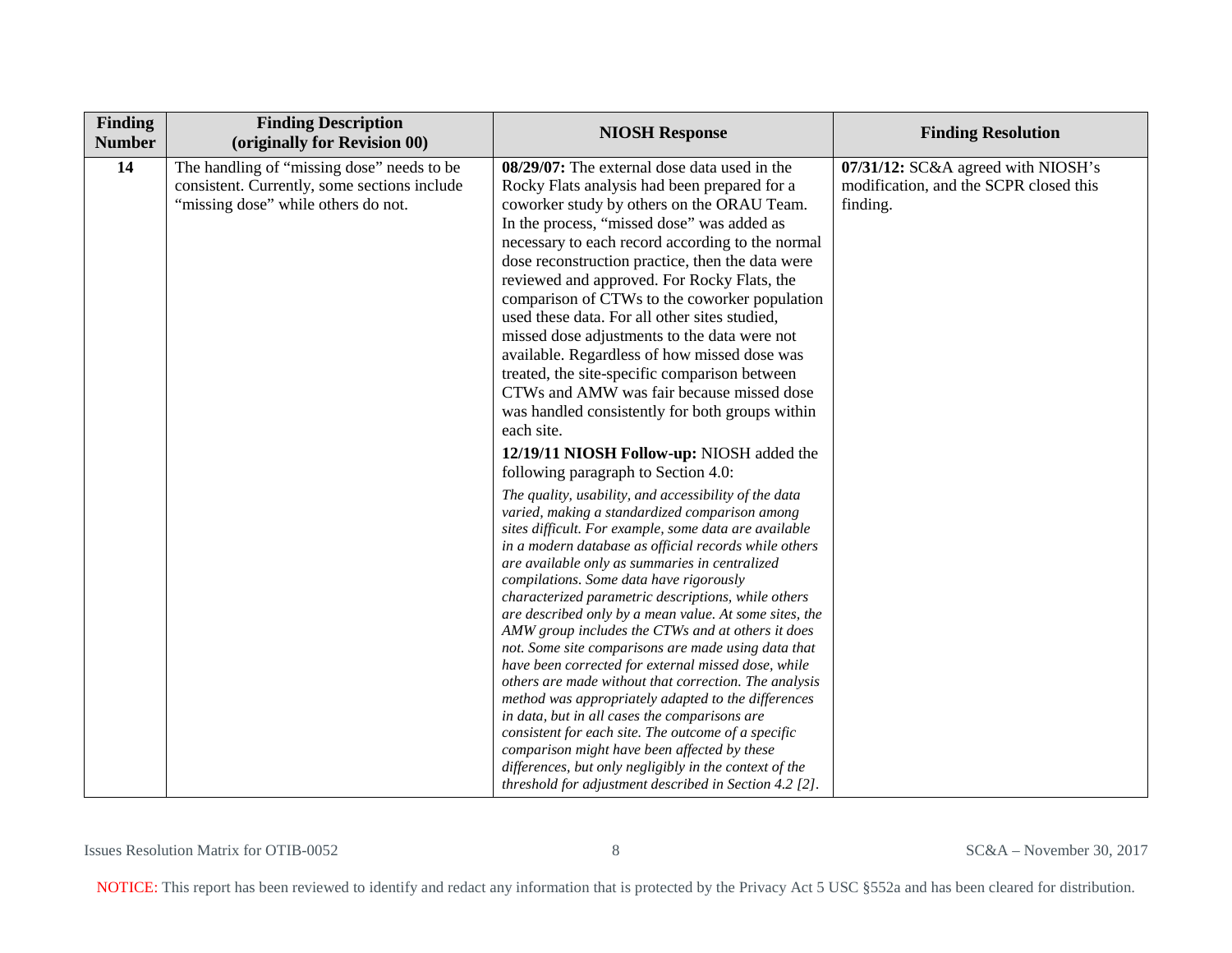| <b>Finding</b><br><b>Number</b> | <b>Finding Description</b><br>(originally for Revision 00)                                                                                                                                                                                                                                                                                                                                                                                                                                                                                                                                                                                                                                                                                                                                                                                                                            | <b>NIOSH Response</b>                                                                                                                                                                                                                                                                     | <b>Finding Resolution</b>                                                                                                                                                                                                                                              |
|---------------------------------|---------------------------------------------------------------------------------------------------------------------------------------------------------------------------------------------------------------------------------------------------------------------------------------------------------------------------------------------------------------------------------------------------------------------------------------------------------------------------------------------------------------------------------------------------------------------------------------------------------------------------------------------------------------------------------------------------------------------------------------------------------------------------------------------------------------------------------------------------------------------------------------|-------------------------------------------------------------------------------------------------------------------------------------------------------------------------------------------------------------------------------------------------------------------------------------------|------------------------------------------------------------------------------------------------------------------------------------------------------------------------------------------------------------------------------------------------------------------------|
| 15                              | OTIB-0052 does not give instructions for what<br>to do if high or low cumulative exposures are<br>suspected.<br><b>SC&amp;A Follow-up: OTIB-0020 does give</b><br>guidance on what to do for individuals who<br>were unlikely to have been exposed to low<br>doses. OTIB-0020 also states that for<br>individuals who were encouraged or instructed<br>not to wear their badges (dosimeters), the dose<br>reconstructor should "modify the dose<br>reconstruction and/or perform additional<br>research." Issue OTIB-0020-06 questions<br>whether the dose reconstructor would be able<br>to carry out the required reconstructions. Also,<br>there is nothing in OTIB-0020 to instruct the<br>dose reconstructor to modify the dose<br>reconstruction and/or perform additional<br>research when other circumstances arise<br>(e.g., a traditional high-dose construction<br>trade). | 08/29/07: The normal assessment methods<br>defined in OTIB-0020 for these types of<br>exposures apply. The method in OTIB-0052<br>does not change when either low or high<br>cumulative exposures are suspected.<br>Consequently, no additional clarification on this<br>topic is needed. | 04/11/12: The SCPR and NIOSH agreed that<br>the finding should be transferred to ORAUT-<br>OTIB-0020. On November 14, 2011, NIOSH<br>issued OTIB-0020, Revision 03, with the<br>requested change to address the OTIB-0052<br>finding, and the SCPR closed the finding. |